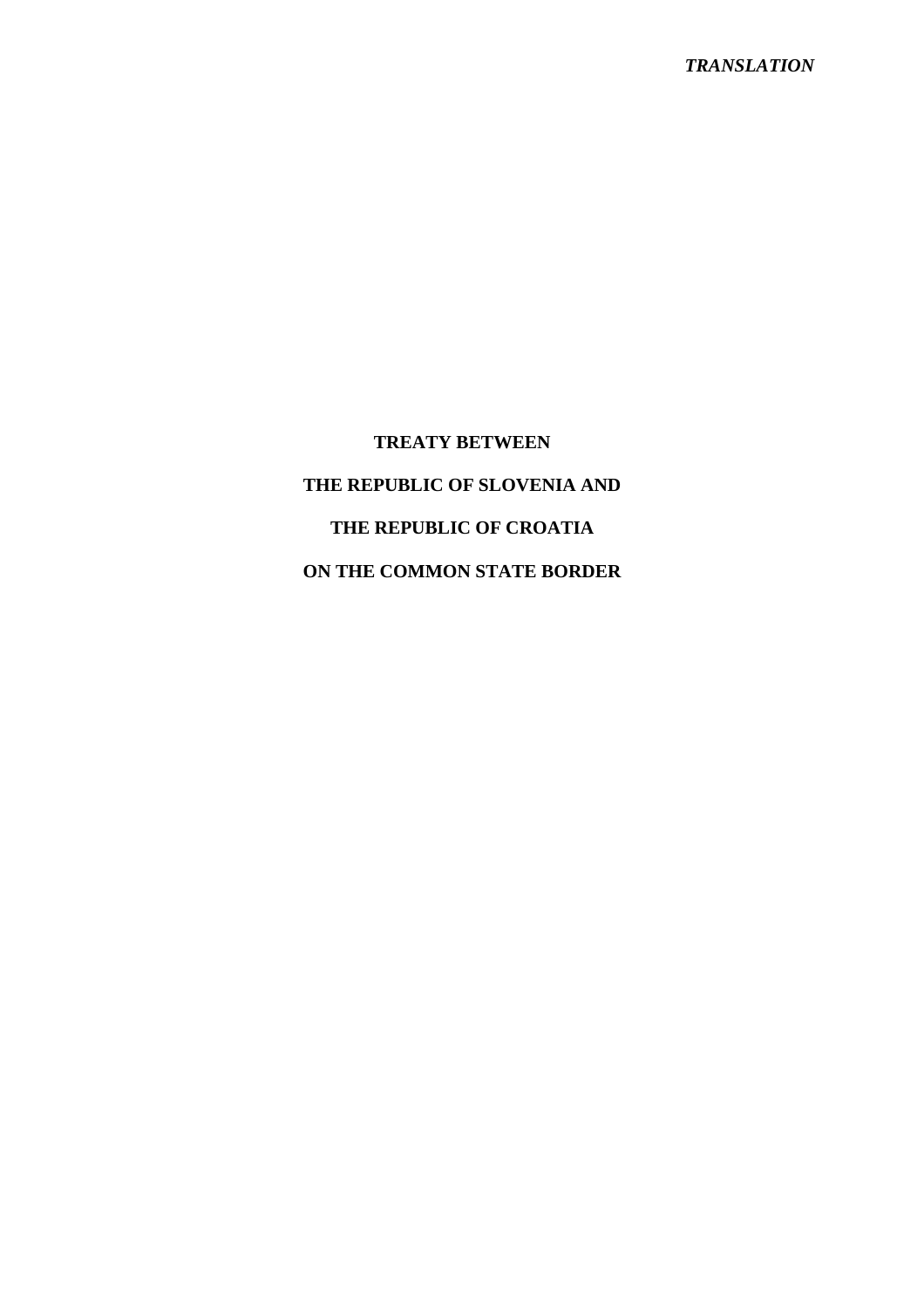The Republic of Slovenia and the Republic of Croatia (hereinafter referred to as "the Contracting Parties");

Convinced that peaceful cooperation and good neighbourly relations between the two states and their citizens are in the vital interest of both states, and that the agreements concluded thus far provide favourable conditions for the further development and strengthening of their mutual relations;

Respecting the principles of international law, in particular the inviolability of international borders and the protection of fundamental human rights and freedoms;

Proceeding from the Basic Constitutional Charter on the Independence and Sovereignty of the Republic of Slovenia of 25 June 1991 and the Constitutional Decision on Sovereignty and Independence of the Republic of Croatia of 25 June 1991;

Considering that the two states have no territorial claims towards each other;

Respecting the existing state borders;

Have agreed as follows:

## **I SUBJECT OF THE TREATY**

## Article 1 SUBJECT OF THE TREATY

The subject of this Treaty is the determination of the maritime boundary and the establishment of the course of border on land between the Contracting Parties, as well as the principles of demarcation, maintenance and restoration of the state border.

## Article 2 DEFINITION OF THE STATE BORDER

The state border between the Republic of Slovenia and the Republic of Croatia (hereinafter referred to as the "state border") is the surface perpendicular to the line of the border on the surface of the Earth dividing the territory of the two states, their air space, subsoil, and any above and underground structures and installations.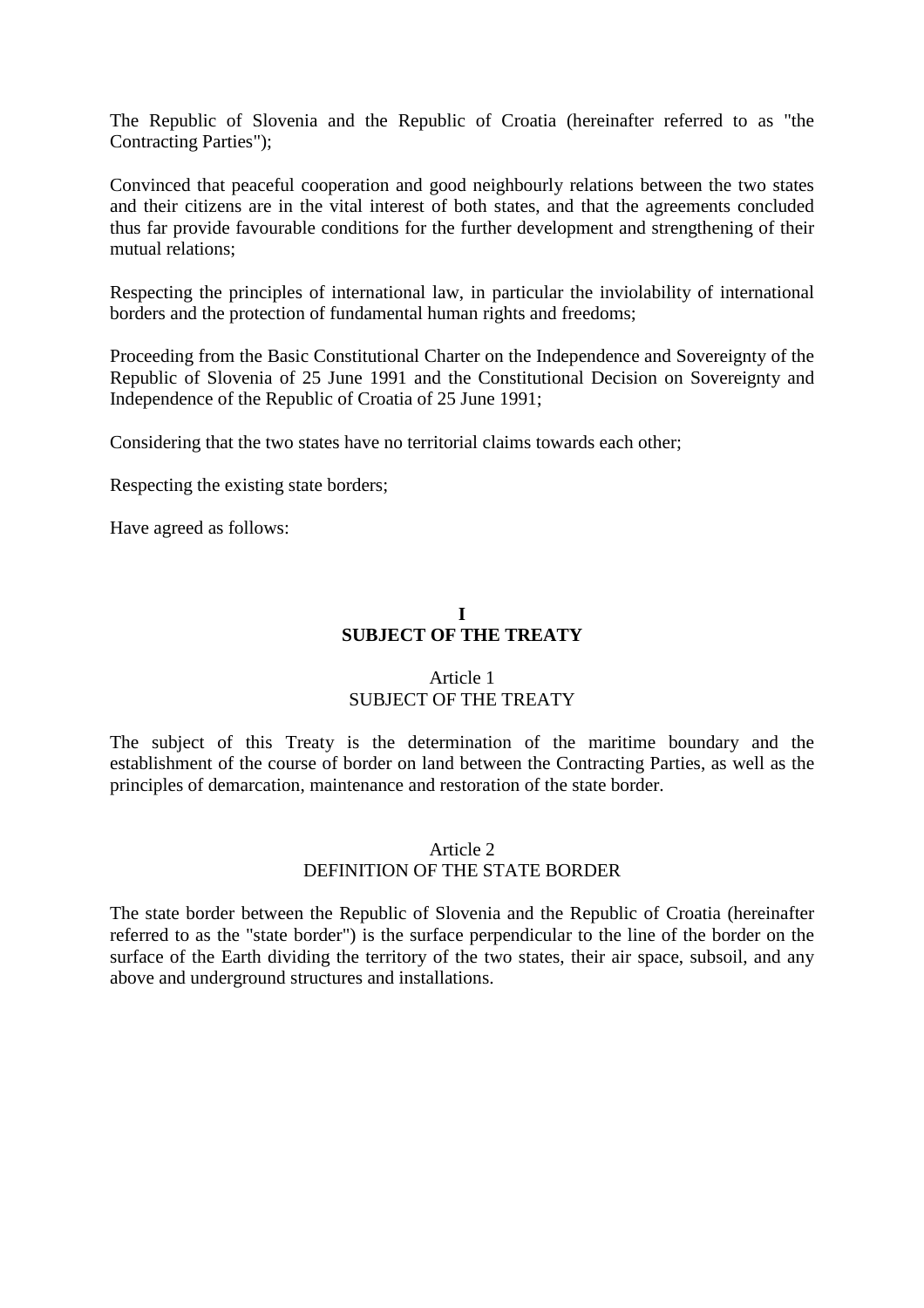## **II DETERMINATION OF THE STATE BORDER AT SEA**

## Article 3 LATERAL BORDER

(1) The state border at sea between the Contracting Parties shall be determined as follows: The border shall run from the median line of the outfall of the Dragonja river into the sea from point A (Y 5.389.794, X 5.038.097;  $\varphi$  45°28´43,3<sup>\*</sup>,  $\lambda$  13°35´25,7<sup>\*</sup>)<sup>1</sup> and in a straight line to point B (Y 5.385.011, X 5.041.869;  $\omega$  45°30′42,7″,  $\lambda$  13°31′41,3″), representing one fourth of the distance between the northernmost points of the Savudrija and the Madona promontories measured from the northernmost point of the Savudrija promontory. The border shall run from point B along the parallel in the straight line through point B westwards to point C (Y 5.365.527, X 5.042.258; ϕ 45°30´42,7˝, λ 13°16´43,4˝), located on the border determined in the Treaty between the Socialist Republic of Slovenia and the Italian Republic, signed in Osimo (Ancona) on 10 November 1975, except at the point of junction of the territorial sea of the Republic of Slovenia with the high seas, as defined in Article 4 of this Treaty.

(2) The map on a scale of 1:25,000, to which this description refers, is contained in Annex I.

(3) Where the description of the state border does not correspond to the map, the verbal description shall prevail.

# Article 4

# JUNCTION OF THE TERRITORIAL SEA OF THE REPUBLIC OF SLOVENIA WITH THE HIGH SEAS

- (1) The Contracting Parties agree that the sea surface limited with points C1 (Y 5.372.959, X 5.042.102; ϕ 45°30´42,7˝, λ 13°22´25,9˝), C2 (Y 5.367.526, X 5.042.215; ϕ 45°30´42,7˝, 13°18´15,5˝), T5 (Y 5.360.404, X 5.035.862; ϕ 45°27´12,0˝, λ 13°12´54,0˝) and T6 (Y 5.361.377, X 5.031.764; ϕ 45°25´00,0˝, λ 13°13´42,9˝), shall be the high seas.
- (2) The width of the junction of the territorial sea of the Republic of Slovenia with the high seas shall equal the distance from point B referred to in Article 3, Paragraph 1 of this Treaty to the Madona promontory.
- (3) The map on a scale of 1:25,000, to which this description refers, is contained in Annex 1.
- (4) Where the description of the state border does not correspond to the map, the verbal description shall prevail.
- (5) No sovereign rights may be acquired in relation to the water column under the sea surface referred to in Paragraph 1 hereof. The Contracting Parties shall, in their mutual relations,

 $\overline{a}$ 

<sup>&</sup>lt;sup>1</sup> The points are given in rectangular coordinates of Zone 5 of the Gauss-Krueger projection rounded off to 1 metre and in geographic coordinates based on the Bessel ellipsoid rounded off to 0.1". The accuracy of defining the position of the points is 10 metres.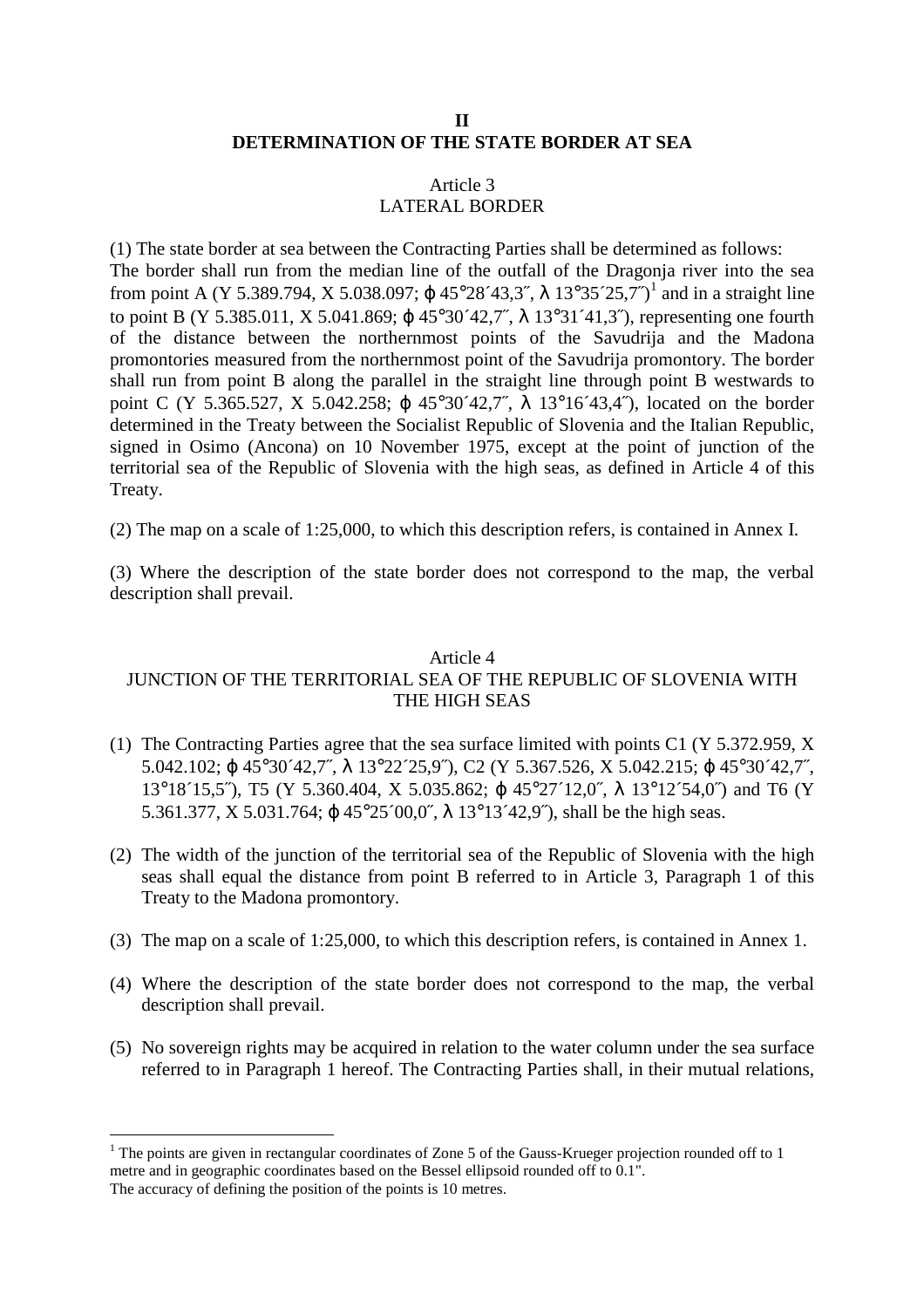refrain from exercising sovereign rights in the seabed and the relevant subsoil under the sea surface referred to in Paragraph 1 hereof.

#### Article 5

# JUNCTION BETWEEN THE TERRITORIAL SEA OF THE REPUBLIC OF CROATIA AND THE ITALIAN REPUBLIC

(1) The Contracting Parties agree that the sea surface limited with points C (Y 5.365.527, X 5.042.258; ϕ 45°30´42,7˝, λ 13°16´43,4˝), C2 (Y 5.367.526, X 5.042.215; ϕ 45°30´42,7˝, λ 13°18´15,5˝) and T5 (Y 5.360.404, X 5.035.862; ϕ 45°27´12,0˝, λ 13° 12´54,0˝), shall be the territorial sea of the Republic of Croatia.

(2) The map on a scale of 1:25,000, to which this description refers, is contained in Annex 1.

(3) Where the description of the state border does not correspond to the map, the verbal description shall prevail.

# **III STATE BORDER ON LAND**

## Article 6 ESTABLISHMENT OF THE STATE BORDER COURSE

(1) The state border on land between the Republic of Slovenia and the Republic of Croatia shall be the border between the Republic of Slovenia and the Republic of Croatia as parts of the former Socialist Federal Republic of Yugoslavia, running from the three-borders-point between the Contracting Parties and the Republic of Hungary to the Adriatic Sea.

(2) The state border on land between the Contracting Parties has been established as presented in the verbal description with coordinates contained in Annex II.

(3) The maps Nos. 1 to 47, on a scale of 1:25,000, referred to in the verbal description with coordinates under the foregoing paragraph are contained in Annex III.

(4) Where the description of the state border does not correspond to the map, the verbal description shall prevail.

## Article 7 EXCHANGE OF AREAS

(1) The Contracting Parties confirm that the exchange of areas, which occurred on the occasion of mutual establishment of the state border, is balanced.

(2) The exchange of areas shall have no effect on any rights of natural or legal entities under the law of property and law of obligations with regard to land and other immovable property, included in such an exchange. Holders of rights under the law of property and law of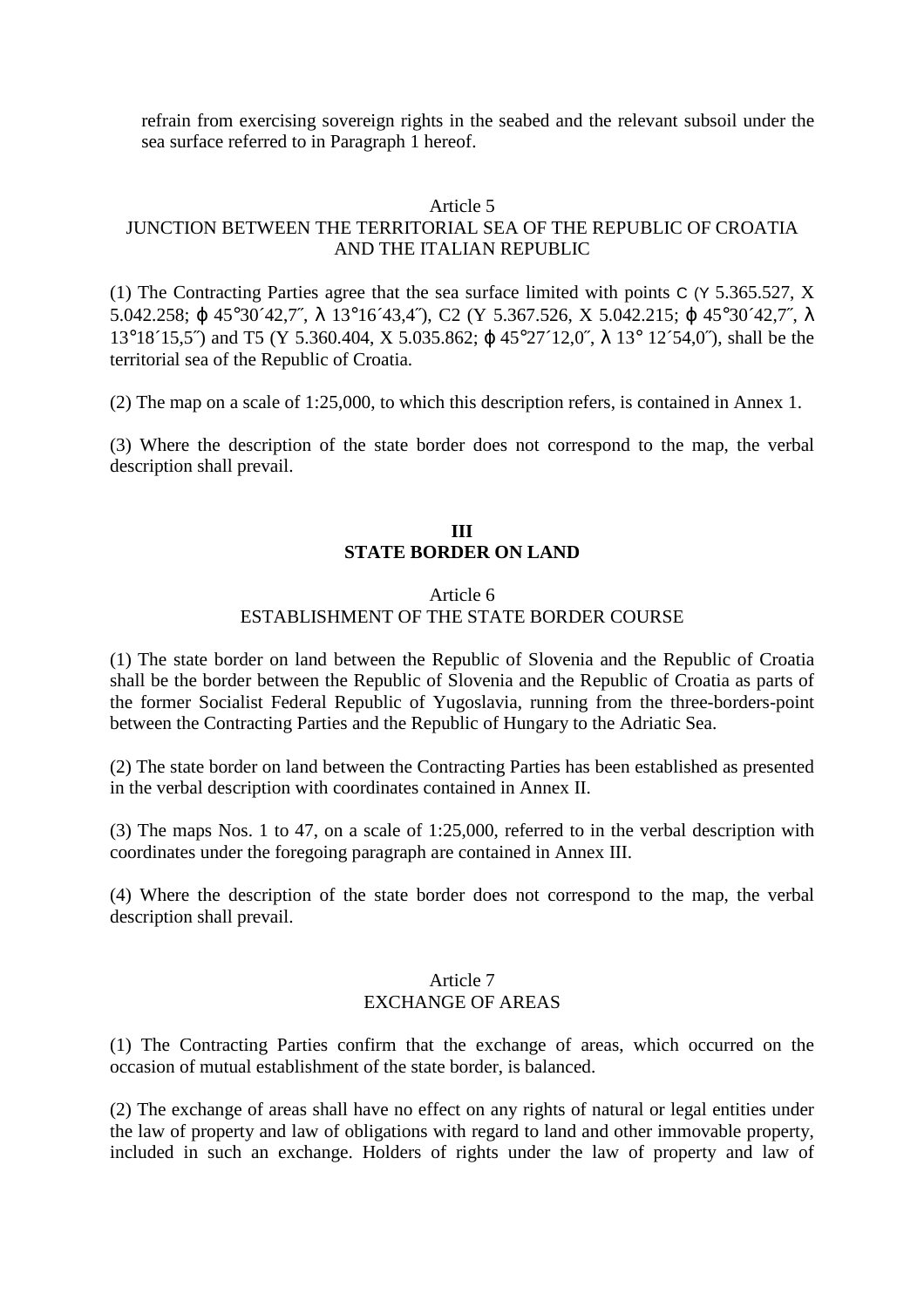obligations shall use such property in accordance with a special agreement between the Contracting Parties.

# Article 8 DEMARCATION OF THE COURSE OF THE STATE BORDER

(1) The course of the state border on land shall be demarcated by joint bodies, as established by this Treaty, and in the manner defined in the instructions for joint technical groups.

(2) The Contracting Parties shall, within the period of five years after the date of entry into force of this Treaty, measure, demarcate and mark the state border.

## Article 9 PRINCIPLES OF DEMARCATION OF THE STATE BORDER COURSE

(1) The demarcation of the state border in nature shall be carried out with border markers directly on the line of the border or indirectly in the following ways:

a) Single – directly on the line of the border or alternately on both sides of roads, channels and watercourses on the common state border;

b) Double – at the beginnings and ends of roads, channels and watercourses on the common state border and in locations where the terrain does not allow placing markers directly on the line of the border;

c) Triple – in cases where double border markers are not sufficient for a clear demarcation of the state border course.

(2) Detailed provisions on demarcation shall be defined in accordance with the instructions referred to in Article 8, Paragraph 1 of this Treaty.

#### Article 10

## MAINTENANCE AND RESTORATION OF THE STATE BORDER

(1) After the demarcation of the state border in nature, the Contracting Parties engage to regularly inspect, maintain and restore border markers, in accordance with the instructions referred to in Article 8, Paragraph 1 of this Treaty.

(2) The Contracting Parties shall, in intervals not longer than five (5) years, jointly inspect the condition of the line of the border and border markers, and, if necessary, restore the demarcation of or additionally mark the state border. The five-year interval shall be calculated as of the date of the last joint restoration.

## Article 11 INALTERABILITY OF THE STATE BORDER COURSE

The established line of the border shall not change even in the case of changed courses of ways, channels or watercourses on the common state border.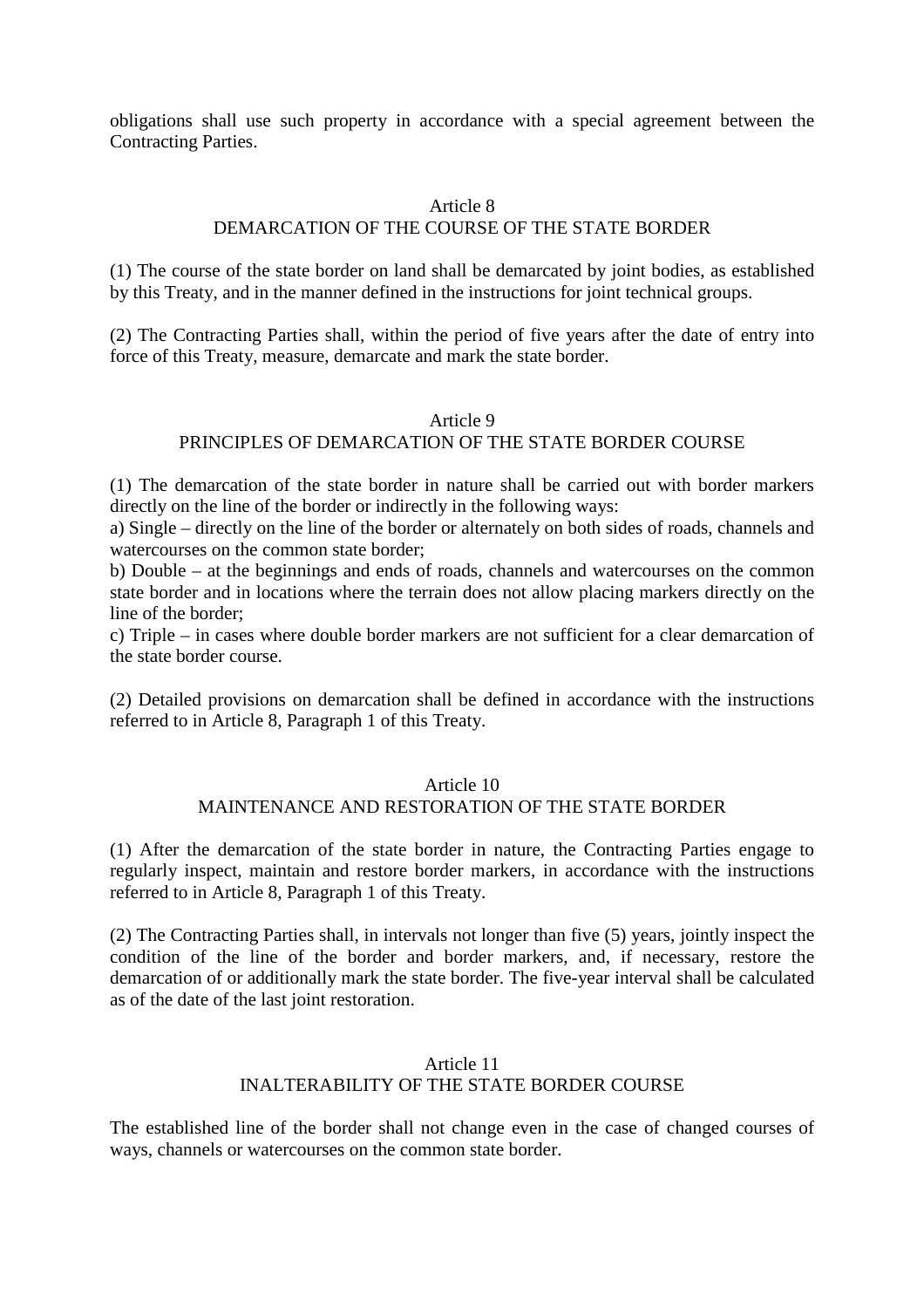## Article 12 UNITY OF BORDER MARKERS

The course of the state border shall always be demarcated in a unified and unequivocal manner. The line of the border and the belt along it shall be regularly maintained and restored. Any changes of border markers and any performed activity shall be entered into documents relating to the border without delay.

#### Article 13

## BELT ALONG THE LINE OF THE BORDER

(1) The belt along the line of the border shall mean the area along the line of the border extending not more than 1.5 meters to both sides of the line of the border.

(2) The Contracting Parties shall regularly clear and maintain the belt along the border line, in accordance with the instructions referred to in Article 8, Paragraph 1 of this Treaty.

#### Article 14 **EXPENSES**

The Contracting Parties shall ensure financial resources for demarcation, maintenance and restoration of the state border. The Contracting Parties shall adhere to the principle that each side shall carry out a comparable amount of work and bear a comparable amount of expenses.

#### Article 15

## OBLIGATIONS OF OWNERS, USERS, ADMINISTRATORS AND OTHER HOLDERS OF RIGHTS UNDER THE LAW OF PROPERTY AND LAW OF OBLIGATIONS

(1) Owners, users, administrators and other holders of rights under the law of property and law of obligations on land and facilities, situated on or in the proximity of the state border, shall be obliged to allow any works and measures that are necessary for the demarcation, measuring, maintenance, clearing and restoration of the state border, as well as the access of any person carrying out the said works. In performing such works the legitimate interests of owners, users, administrators and other holders of rights under the law of property and law of obligations should be taken into account, such owners, users, administrators and other holders of rights under the law of property and law of obligations having been notified in advance about the beginning of the said works.

(2) In performing the works referred to in Paragraph 1 hereof as well as in accessing or driving onto such land and towards such facilities the national legislation of the Contracting Party, on whose territory the said works are being carried out, shall be observed.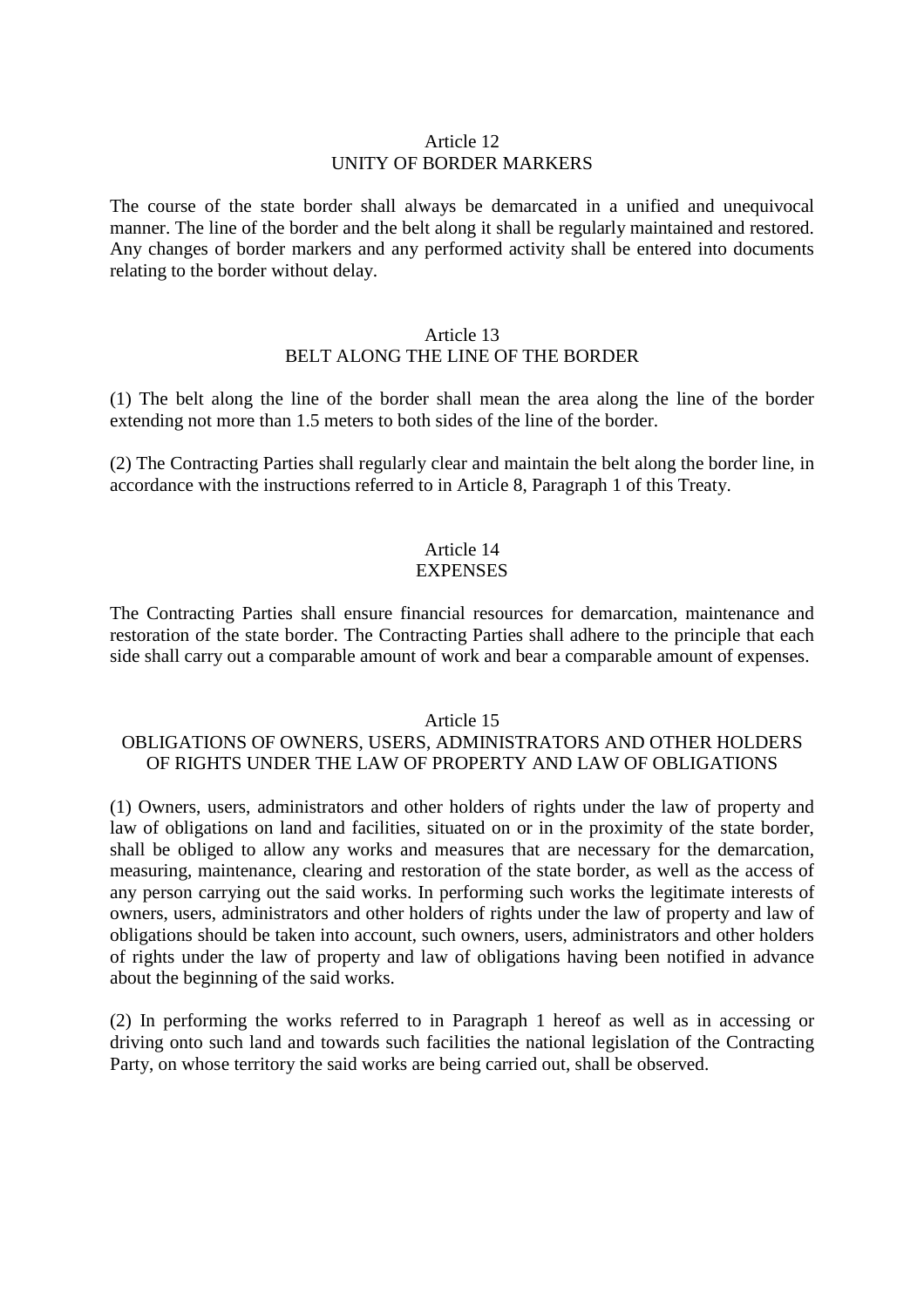#### Article 16 COMPENSATION FOR DAMAGE

Any damage resulting from the works referred to in Article 15 Paragraph 1 of this Treaty shall be refunded by the Contracting Party on whose territory such damage has occurred. In filing claims for damages, the national legislation of the Contracting Party, on whose territory such damage has occurred, shall be applied.

#### Article 17 THREE-BORDERS-POINT

Works relating to the demarcation, maintenance, clearing and restoration of the three-borderspoint can only be carried out by mutual agreement of the three states.

# Article 18 PROTECTION OF MARKERS

The Contracting Parties shall ensure the protection of border and geodetic markers and other equipment, used in demarcation of the state border, against damage, destruction, illicit displacement and any use, which is not consistent with their purpose.

# **IV JOINT REGIMES**

## Article 19

# SPECIAL REGIMES AND MEASURES IN THE BORDER AREA

(1) The Contracting Parties shall conclude special agreements on special regimes and measures in the border area, such as the use of transport connections for the needs of population and authorities of the Contracting Parties, and any other issues resulting from the established course of the state border.

(2) The Contracting Parties engage to retain at least the present level of the protection of nature along the entire course of the state border and particularly in the protected areas, such as the natural parks Krajinski park Sečovlje and Park prirode Žumberak – Samoborsko gorje, and to continue to develop mutual cooperation. The Contracting Parties shall ensure environmental regime complying with the highest environmental standards of the European Union along the entire course of the state border, and particularly in the areas intended for the development of tourism.

(3) The Contracting Parties engage to guarantee to each other the use of water sources in the border area at least to the present extent for a period of 30 years as of the date of the entry into force of this Treaty. The Contracting Parties shall conclude a special agreement on this issue within one year after the entry into force of this Treaty.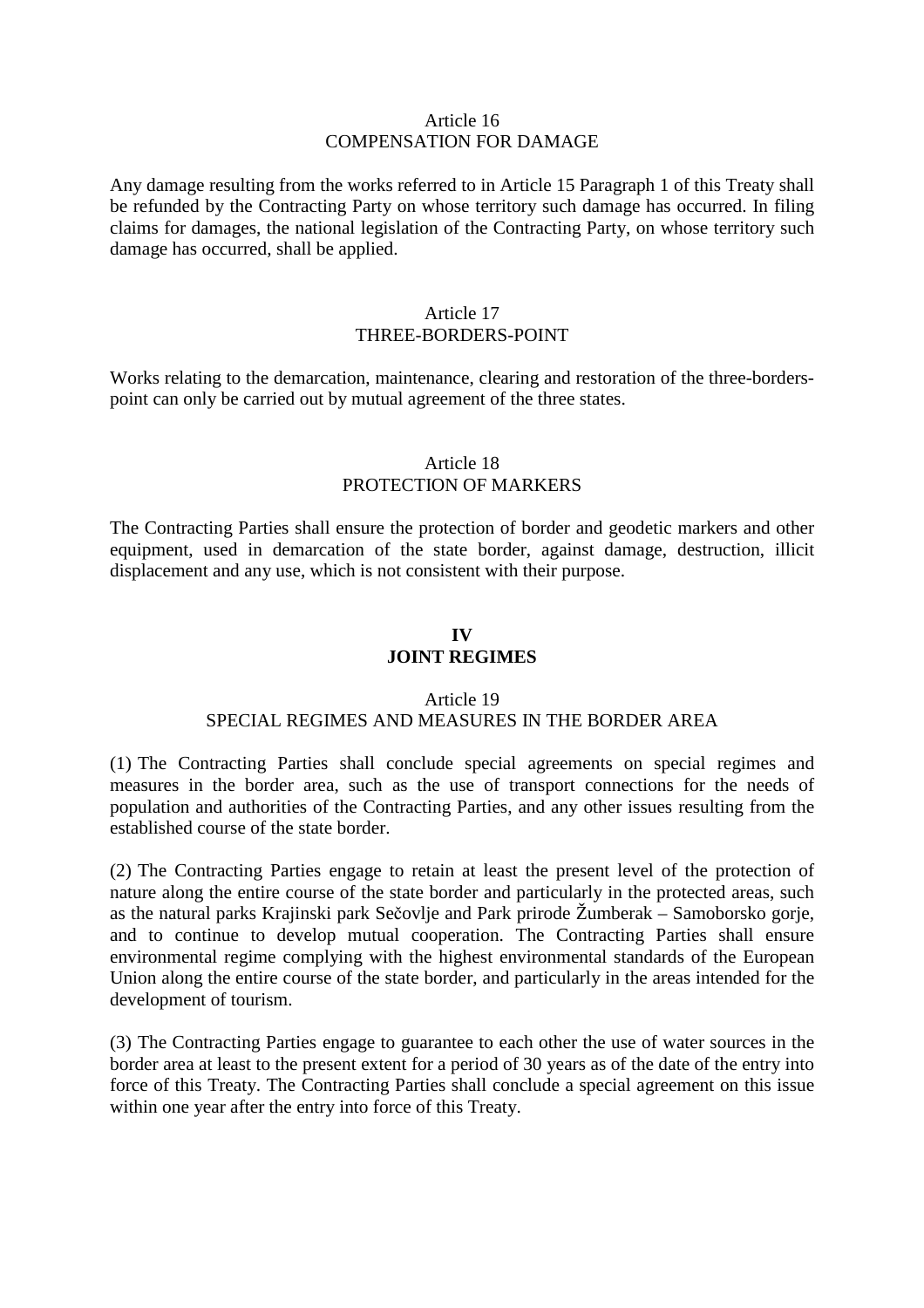#### Article 20

# BENEFITS OF THE INHABITANTS OF THE SETTLEMENTS MLINI-ŠKRILE, BUŽINI AND ŠKODELIN

In addition to benefits provided for in the concluded agreements between the Contracting Parties, persons with permanent residence in the settlements Mlini-Škrile, Bužini and Škodelin as at the date of the signing of this Treaty, shall have:

- a) The right, when returning from the neighbouring state, to bring with them, free of customs duties and import charges, goods of such type and in such quantity as appropriate for their personal use and for the use by the members of their households;
- b) The right to acquire citizenship of the Republic of Slovenia.

## **V JOINT BODIES**

## Article 21

## PERMANENT SLOVENIAN-CROATIAN COMMISSION FOR THE STATE BORDER

(1) The Contracting Parties shall set up a Permanent Slovenian-Croatian Commission for the State Border (hereinafter referred to as "the Commission"), responsible for the implementation of the present Treaty.

(2) The Commission shall be composed of the delegation of the Republic of Slovenia and the delegation of the Republic of Croatia. Each Contracting Party shall appoint a chairperson and five members in its part of the Commission. The Contracting Parties shall notify each other about the appointment and dismissal of the chairperson and members of the Commission through diplomatic channels. The Chairpersons shall notify each other in writing about any changes in the composition of the delegations.

(3) Each delegation may engage experts and auxiliary staff in its work, when necessary.

(4) The Contracting Parties shall cover expenses incurred by their respective delegations in the Commission.

## Article 22 TASKS AND WORKING METHOD OF THE COMMISSION

- (1) The Commission shall have the following tasks:
- a) To decide on the manner of demarcation of the line of the border in nature and adopt instructions for the work of joint technical groups;
- b) To organise and supervise the demarcation, maintenance, clearing and restoration of the entire line of the border in nature;
- c) To draw up new and supplementary documents relating to the border and enter new data in the applicable documents relating to the border;
- d) To propose any change in the course of the state border, if necessary.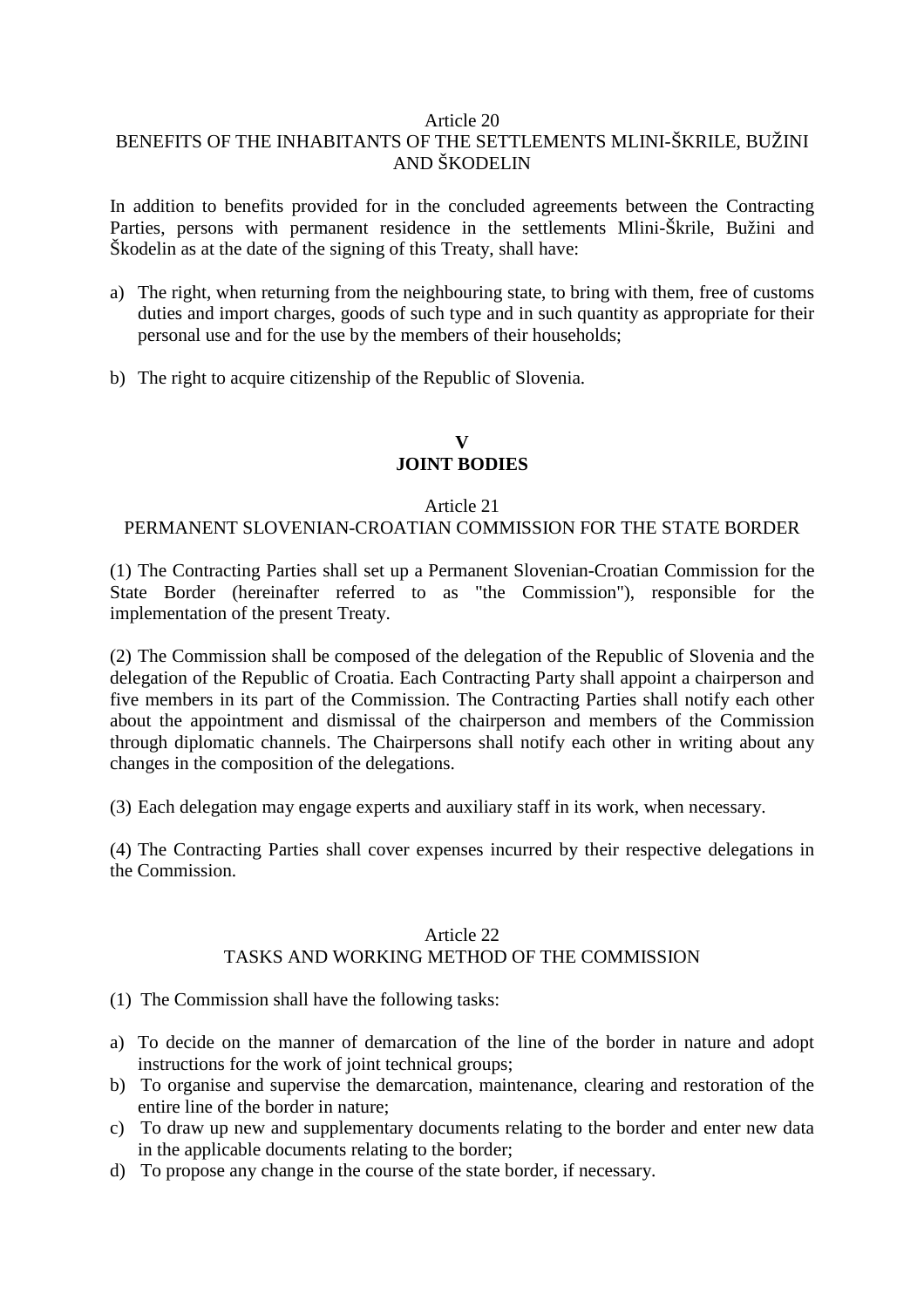- (2) The Commission shall take decisions unanimously. If the Commission fails to adopt a decision, the issue shall be submitted to the Governments of the Contracting Parties for settlement.
- (3) The working method of the Commission shall be defined in detail in its rules of procedure.

## Article 23 JOINT TECHNICAL GROUPS

The Commission shall set up joint technical groups for carrying out certain works at the state border. Their number and composition shall be determined according to the scope and type of the work to be performed.

## Article 24 DEVIATIONS

With the aim of the final demarcation of the line of the border on the spot, the Commission may deviate for not more than 50 metres from the line, determined by this Treaty, in order to adjust the state border to the local geographic and economic conditions. No important road or railway track, important water or power supply facility, or property of historical or cultural significance may be placed under the jurisdiction of the state whose jurisdiction does not derive from the delimitation determined and established by this Treaty.

## **VI SETTLEMENT OF DISPUTES BETWEEN THE CONTRACTING PARTIES**

## Article 25

(1) Any potential disputes between the Contracting Parties arising from the interpretation and application of this Treaty shall be settled through negotiations in accordance with the principle of good neighbourliness.

(2) Should the Contracting Parties be unable to reach an agreement within six months from the date of receiving the initiative for negotiations, the dispute shall be submitted to arbitration at the request of either Party.

(3) The arbitration tribunal shall be set up on a case-by-case basis in the following manner. Each Contracting Party shall appoint two arbitrators two months after receiving the request for arbitration. The appointed four arbitrators shall then select a national of a third country who shall be appointed chairperson of the arbitration tribunal after he/she has been approved by both Contracting Parties. The chairperson shall be appointed within two months after the date of appointment of the other four arbitrators.

(4) Should these appointments not be made within the deadlines set in Paragraph 3 hereof, either Contracting Party may, unless otherwise agreed, request the President of the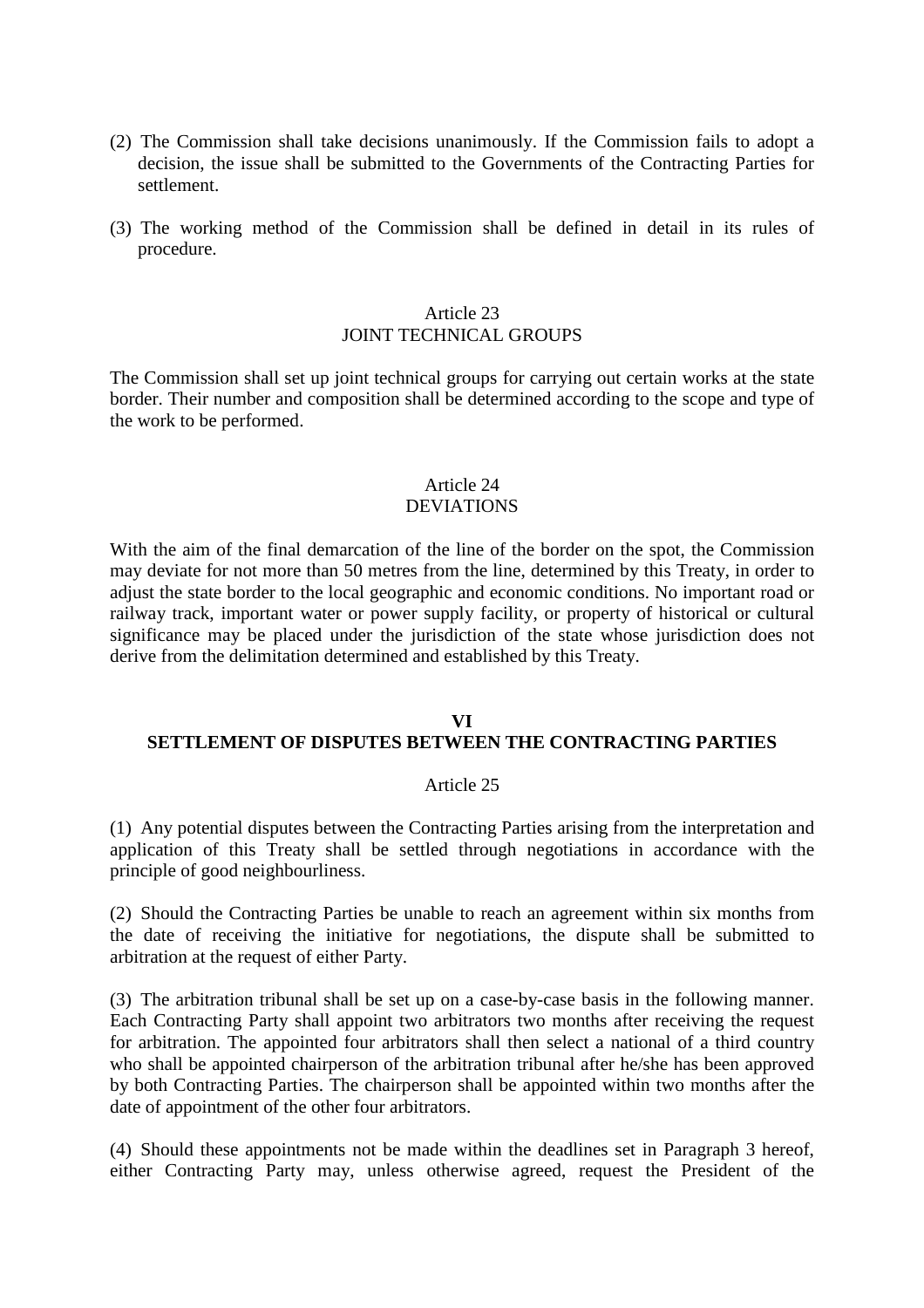International Court of Justice to make the necessary appointments. If the President is a national of one or the other Contracting Party or if he/she cannot perform this task for any other reason, the Vice-President of the International Court of Justice shall be requested to make the necessary appointments. If the Vice-President is a national of one or the other Contracting Party or cannot perform this task for any other reason, that senior member of the International Court of Justice who is not a national of either Contracting Party shall be requested to make the necessary appointments.

(5) The arbitration tribunal shall make decisions by the majority of votes. The decisions of the arbitration tribunal shall be final and binding for the Contracting Parties. Each Contracting Party shall cover the expenses of its arbitrators and its representation in the arbitral procedure. The remaining costs shall be covered by both Contracting Parties in equal shares.

(6) The arbitration tribunal shall define the rules of the procedure, taking into consideration the provisions of this Article and the Model Rules on Arbitral Procedure drawn up by the United Nations International Law Commission.

# **VII TRANSITIONAL PROVISIONS**

## Article 26 TRANSFER OF THE ENTRY IN THE LAND REGISTER

The transfer of the entry of the rights under the law of property and law of obligations in the land register relating to the areas exchanged under Article 7 of this Treaty, shall be carried out *ex officio* not later than one year after the final demarcation of the state border.

## Article 27 EXEMPTION FROM ADMINISTRATIVE FEES

(1) The dealings of natural and legal entities relating to regulating the property relations in the areas exchanged under Article 7 of this Treaty shall be exempt from administrative fees. The scope, method and duration of this exemption shall be regulated by the Contracting Parties in a special agreement.

(2) The Contracting Parties shall ensure, free of charge, the exchange of all data, documents and other documentation relating to the areas exchanged under Article 7 of this Treaty not later than one year after the entry into force of this Treaty.

## Article 28 CARTOGRAPHIC DOCUMENTATION

Within one year after the entry into force of this Treaty, the Contracting Parties shall make a digital ortho photo map of the state border chart contained in Annexes II and III, which shall be applied in the event referred to in Article 6, Paragraph 4 of this Treaty.